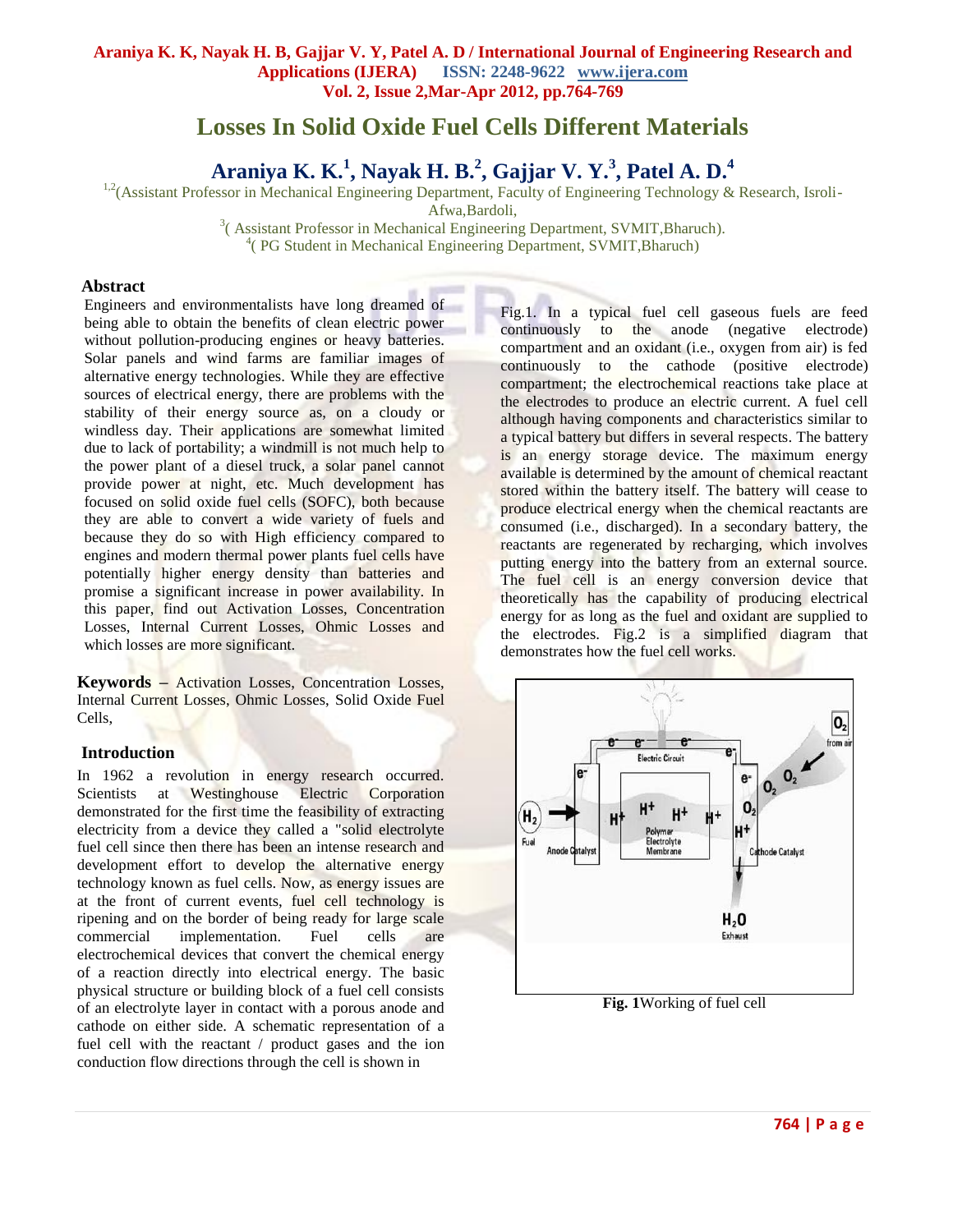

**Fig. 2**Basic arrangement of fuel cell

## **I. LITERATURE REVIEW**

Fuel cell hardware is presently in pre-commercial development stage, it resulting in the unavailability of performance maps for system design and simulation purposes. Consequently, prediction of fuel cell performance is highly dependent on modeling.

Lukas et al., [5] and Domergue et al., [6] have proceeded to model dynamic fuel cell performance using zerodimensional, single node lumped models.

Comte et al., [7] emphasized that zero-dimensional models cannot accurately simulate dynamic fuel cell performance, particularly those employing internal steam reforming. In fact, the authors claim that errors of 20% (relative to more complex models) are possible in predicting the fuel cell thermal and power outputs using zero-dimensional models for cross-flow configurations.

Debendetti and Vayenas [4] were the first to model flat planar SOFCs. These authors developed a 2-D modeling approach still in use today, which approximates the cell stack as set of unit cells operating as continuously stirred tank reactors.

Ahmed, et al., [1] developed a 2-D model of a monolithic cell following a similar approach as the unit cell approximation described previously.

Hartvigsen et al., [2] developed a 3D finite element model incorporating conduction, convection, and radiation heat transfer mechanisms in a single cell channel.

Karoliussen [3] advanced the previous steady-state models by developing a 3-D model that accounted for internal reforming and incorporating a more complete description of all heat and mass transfer processes including interaction of the stack with its surroundings.

Hirano et al. [8] assumed that the anode gases were nearly transparent to the thermal radiation because of the small distances between tubes. There was no mention of radiation heat transfer between the cells and the containing walls, which would be a larger distance and a larger temperature difference. Radiation was assumed to be a negligible means of heat transfer compared to convection and thus ignored. In general all SOFC systems research in the open literature is model-based, consisting of only fuel

cell stack and reformer component models (no systemlevel simulation), both of which have yet to be experimentally validated. Additionally, due to the number of different SOFC designs (tubular, radial planar, flat planar {electrode-supported and anode supported}) being developed, the results of one study may be limited or not applicable to all SOFC systems in use.

Achenbach [9] showed that a significant amount (5 KW/m2) of energy would be radiated from a planar stack if the temperature difference between the cell and the vessel wall was only 10°C. Radiation effects were not considered within the cells.

# **II. FUEL CELL MODELING**

Modeling plays a significant and important role in fuel cell design and development process. A fundamental fuel cell model consists of five principles of conservation: mass, momentum, species, charge, and thermal energy. These transport equations are then coupled with electrochemical processes through source terms to describe reaction kinetics. Typically the fuel cell to be modeled is schematically shown in Fig. 7 and divided into seven sub regions: the anode gas channel, anode gas diffusion layer (GDL), anode catalyst layer, ionomeric membrane, cathode catalyst layer, cathode gas diffusion layer (GDL), and cathode gas channel.



### **Fig. 3**Fuel Cell sub regions for CFD model

All components of the fuel cell must have similar thermal expansion in order to minimize thermal stresses, which may cause cracking and de-lamination during thermal cycling. In addition, the components must be chemically stable in order to limit chemical interactions with other cell components.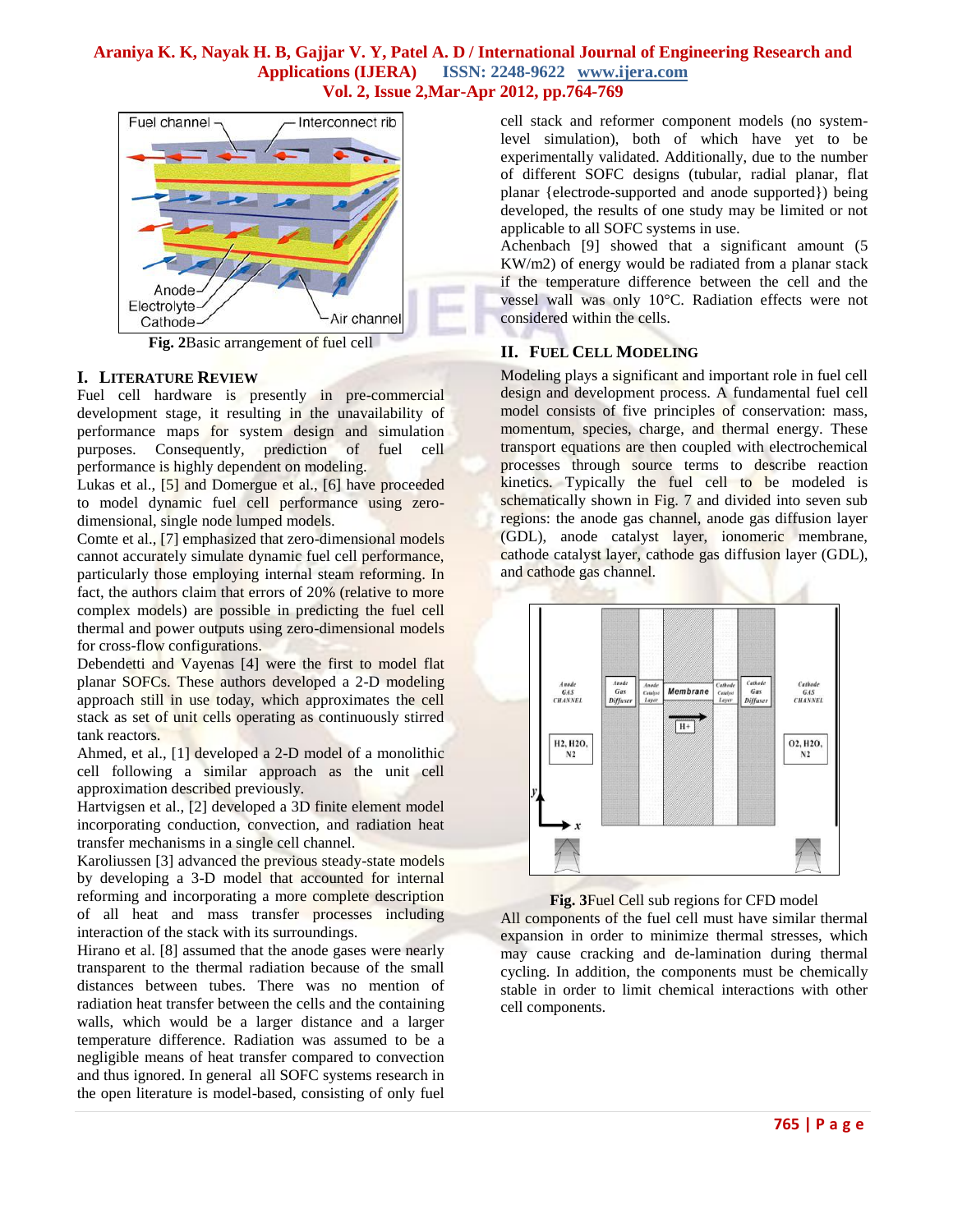

**Fig. 4**Schematic of the Tubular SOFC problem

Hydrogen flows into the fuel cell on the anode side. It diffuses through the porous gas diffusion layers and comes in contact with the catalyst layer. Here it forms hydrogen ions and electrons. The hydrogen ions diffuse through the polymer electrolyte membrane at the center, the electrons flow through the gas diffusion layer to the current collectors and into the electric load attached. Electrons enter the cathode side through the current collectors and the gas diffusion layer. At the catalyst layer on the cathode side, the electrons, the hydrogen ions and the oxygen combine to form water.

In the fuel cell model in FLUENT, two electric potential fields are solved. One potential is solved in the membrane and catalyst layers. The other is solved in the catalyst layers, the diffusion layers, and the current collectors. Surface reactions on the porous catalyst region are solved and the reaction diffusion balance is applied to compute the rates. Based on the cell voltage that you prescribe, the current density value is computed. Alternatively, a cell voltage can be computed based on a prescribed average current density.

The Fuel Cell module is provided as an add-on module with the standard FLUENT licensed software. A special license is required to use the SOFC module. A fuel cell is an energy conversion device that converts the chemical energy of fuel into electrical energy. A schematic of a fuel cell is shown in Figure 3 & 4.

### **III. GOVERNING EQUATIONS**

For conservation of mass,

$$
\frac{\partial}{\partial x_j}(\rho u_i) = S_m \tag{1}
$$

On the cathode side, consumption of  $O_2$  is assumed where source term,  $S_m = -SO_2$  and

$$
S_{o_2} = \frac{M_{o_2} i A_{cv}}{4F} \qquad \qquad \cdots (2)
$$

On the anode side, the consumption of  $H_2$  additional with the production of H<sub>2</sub>O(*g*) is occurred, giving  $Sm = -S_{H2}$  + *S*H2O, where

$$
S_{H_2} = \frac{M_{H_2} I A_{cv}}{2F} \qquad \qquad \cdots (3)
$$

For conservation of momentum,

$$
\frac{\partial}{\partial x_j} \left( \rho u_j u_i \right) = \frac{\partial p}{\partial x_i} + \frac{\partial \tau_{ij}}{\partial x_j} + S_{px_i} \tag{4}
$$

For conservation of energy

--- (5)

In a fuel cell, chemical energy in the fuel is converted directly to electrical energy. However, part of the chemical energy is also converted to heat. It is considered that enthalpy of reaction is equivalent to heat released by electrical power plus the heat produced by irreversible processes such as heat generated from polarization effect. This irreversible heat production is regarded as a heat source term in the model and defined as,

$$
S_h = \left(-\Delta H_{fH_2 o}\right) \frac{1A_{cv}}{2F} - iA_{cv}V_{cell} \qquad \qquad \cdots (6)
$$

There are additional equations used to solve for the mass flow rates of the species in the fluid flow whose local concentration is expressed as a mass fraction, *mm*. The mass fraction is assumed to be governed by the mass transfer conservation equation for each species,

--- (7)

The molecular diffusivity of component

$$
J_{diff} = -D\left(\frac{de}{dx}\right) \tag{8}
$$

Now, the gas diffusion of species I depends not only on the property of I but also the property of the species j through which I is diffusing. For this reason binary gas diffusion coefficients are typically written as  $D_{ii}$  where 'i' is diffusing species and 'j' is the species through which the diffusion is occurring. For binary system of two gases, D<sub>ij</sub> is a strong function of temperature, pressure and molecular weights of species i and j. At low pressure, nominal diffusivity can be estimated from the following equation based on the kinetic theory of gases. [8]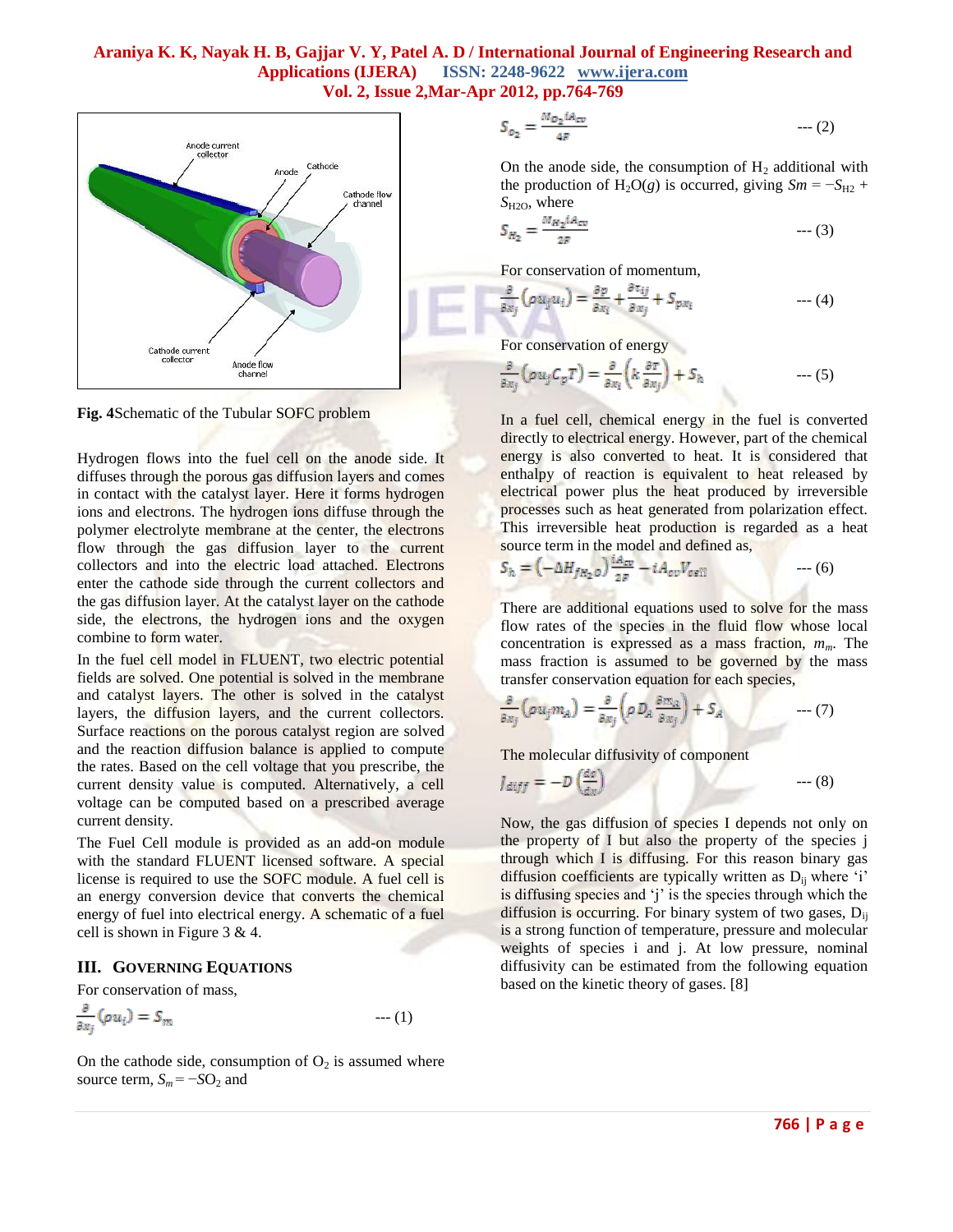--- (9)

$$
p D_{ij} =
$$
  
\n
$$
\alpha \left[ \frac{\tau}{(r_{ci} r_{cj})^{3/2}} \right]^b (p_{ci} p_{cj})^{1/2} (T_{ci} T_{cj})^{5/2} [1/_{M_i} + 1/_{M_j}]^{1/2}
$$

In porous structure, the gas molecules tend to be impeded by the pore wall. The diffusion flux should be corrected to account for the effect of such blockage. Usually this is accomplished by employing a modified or effective diffusivity as per Burggemann correction, the effective diffusivity in porous structure can be expressed as. [9]

$$
D_{ij}^{eff} = \varepsilon^{1.5} D_{ij} \tag{10}
$$

Porosity represent ratio of pore volume to total volume which is normally 0.4 for fuel cell electrode.

If modified for include tortuosity 'τ'. [10]

$$
D_{ij}{}^{eff} = \varepsilon^{T} D_{ij} \tag{11}
$$

Potential Calculations

Cell voltage is calculated from the Nernst potential at equilibrium less losses from Ohmic, activation, and concentration polarizations. It is determined by

$$
V_{cell} = E_N - iR - n_{act,a} - n_{act,c} - n_{conc,a} - n_{conc,c}
$$
  
(12)

Nernst potential and  $E^0$  are defined by following equations

$$
E_N = E^0 + \frac{RT}{2F} \ln \left( \frac{P_{H_2 a} P \bar{Z}_{O_2 a}}{P_{H_2 O a}} \right) \tag{13}
$$

It is assumed that the stack operates at atmospheric pressure; therefore, the partial pressure terms are reduced to the gas species mole fraction terms in the calculations. Ohmic resistance is mainly due to the resistance to the flow of ions through the electrolyte, which is considered as a ratio of electrolyte thickness over the electrolyte conductivity, as shown in following equation. The Ohmic resistance in the electrode components is considered negligible in the light of their thin structure.

$$
n_{ohmic} = j(ASR_{ohmic}) \qquad \qquad \cdots (14)
$$

Both activation and concentration polarizations are included in the model, and the activation polarization is found to be significant. These current density dependent terms are expressed in following equations.

$$
n_{conc} = \frac{RT}{nF} \ln \left( \frac{j_l}{j_l - 1} \right) \qquad \qquad \text{--- (15)}
$$
  

$$
n_{act} = \frac{RT}{anF} \ln j_0 + \frac{RT}{anF} \ln j \qquad \qquad \text{--- (16)}
$$

### **IV. RESULT**

Validation of present work is done by comparing its result of activation loss vs. current density with earlier study carry out by Chong Bo and Cai Bao [10]. Fig.5 shows that at low current density there is diversion between two results. At current density 1500 Amp / m2 the results closely appears to each other.



**Fig.5** Current Density for Different Value of Activation Loss

Voltage Vs. current density for different material is given in Fig.6, which shows that voltage produce in Ni-CGO/ CGO / LSCF-CGO material composition is highest. Voltage produce in Ni /  $LMnO<sub>3</sub>$  / YSZ is more than Ni- $YSZ / ZrO<sub>2</sub> / LaMnO<sub>3</sub>$  but it is decreases faster than Ni- $\text{YSZ} / \text{ZrO}_2 / \text{LaMnO}_3$  with increasing current density. After current density equal to 1500 to 3500 Amp  $/m<sup>2</sup>$  the value of obtain from numerical are having lower value than experimental results. From current density 3500 amp  $/m<sup>2</sup>$  and higher the results are nearly same for both case.



**Fig.6** Effect of Current Density on Voltage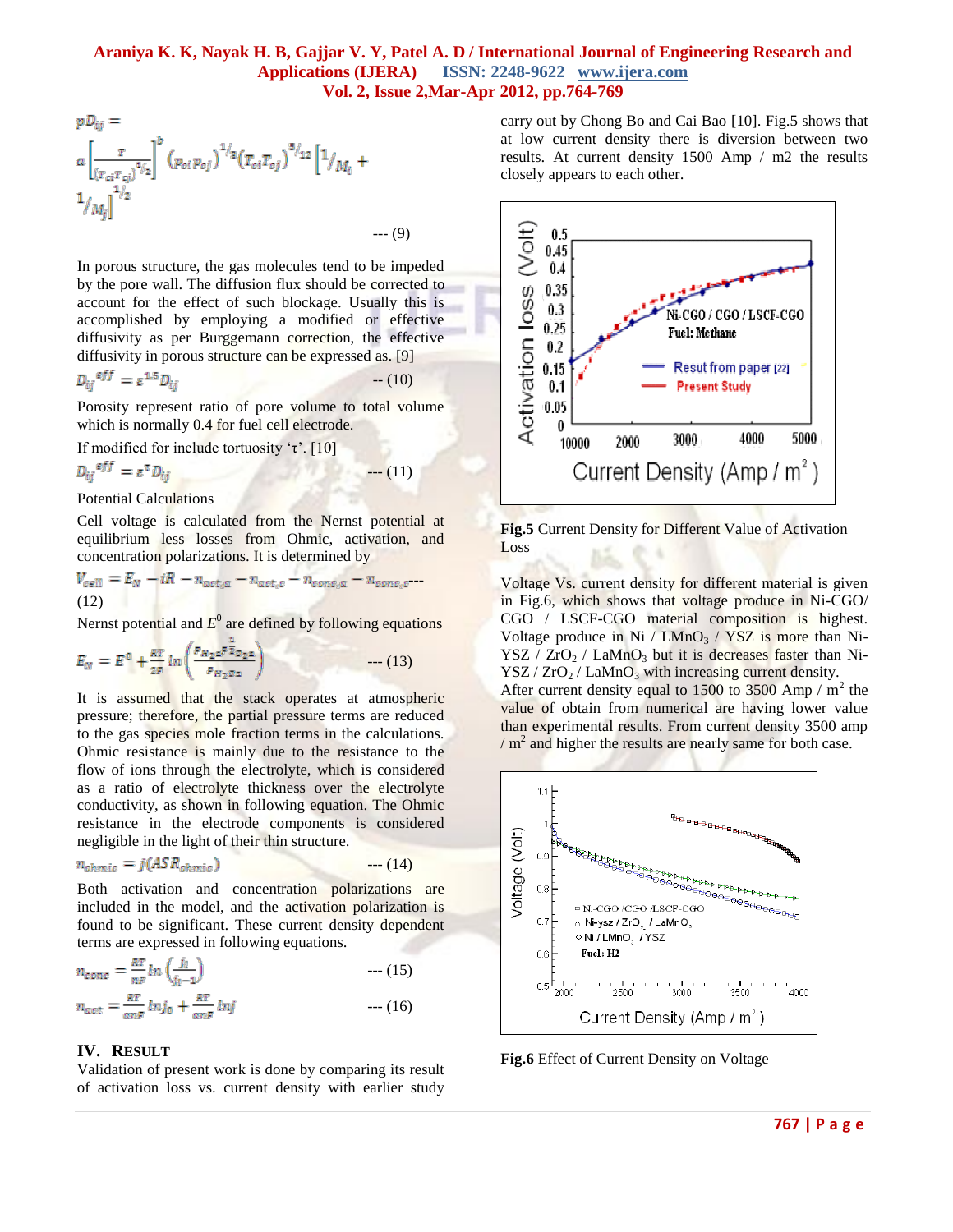

**Fig.7** Variation of Activation Loss with Respect to Current Density



**Fig.8** Variation of Concentration Loss With Respect to Current Density

Activation loss and concentration loss play major role in voltage production in TSOFC. Activation loss vs. Current density and Concentration loss vs. Current density are given In Fig.7 and Fig.8 respectively. Fig.7 shows that activation loss reduces with current density increases and Fig.8 shows that Concentration loss will increase with increasing current density. Activation loss will reduce on higher current density and concentration loss will become more significant on higher current density.

Temperature has significant effect on activation loss and concentration loss which are given in Fig.9 and Fig.10 respectively. This shows concentration loss is more significant then activation loss at high temperature. Activation loss will decrees at high temperature and high current density. When concentration loss is will incise at high temperature and high current density.



**Fig.9** Variation of Activation Loss with Respect to Temperature



**Fig.10** Variation of Concentration Loss with Respect to **Temperature** 

Fig.12 shows that pure hydrogen can produce more voltage than methane or any other hydrocarbon use in SOFC as a fuel because above 979 K temperature gas shift reaction take place in hydrocarbon it will produce carbon monoxide as byproduct. Fig 11 represents performance of fuel cell; maximum power produce is  $3575 \text{ W/m}^2$ .